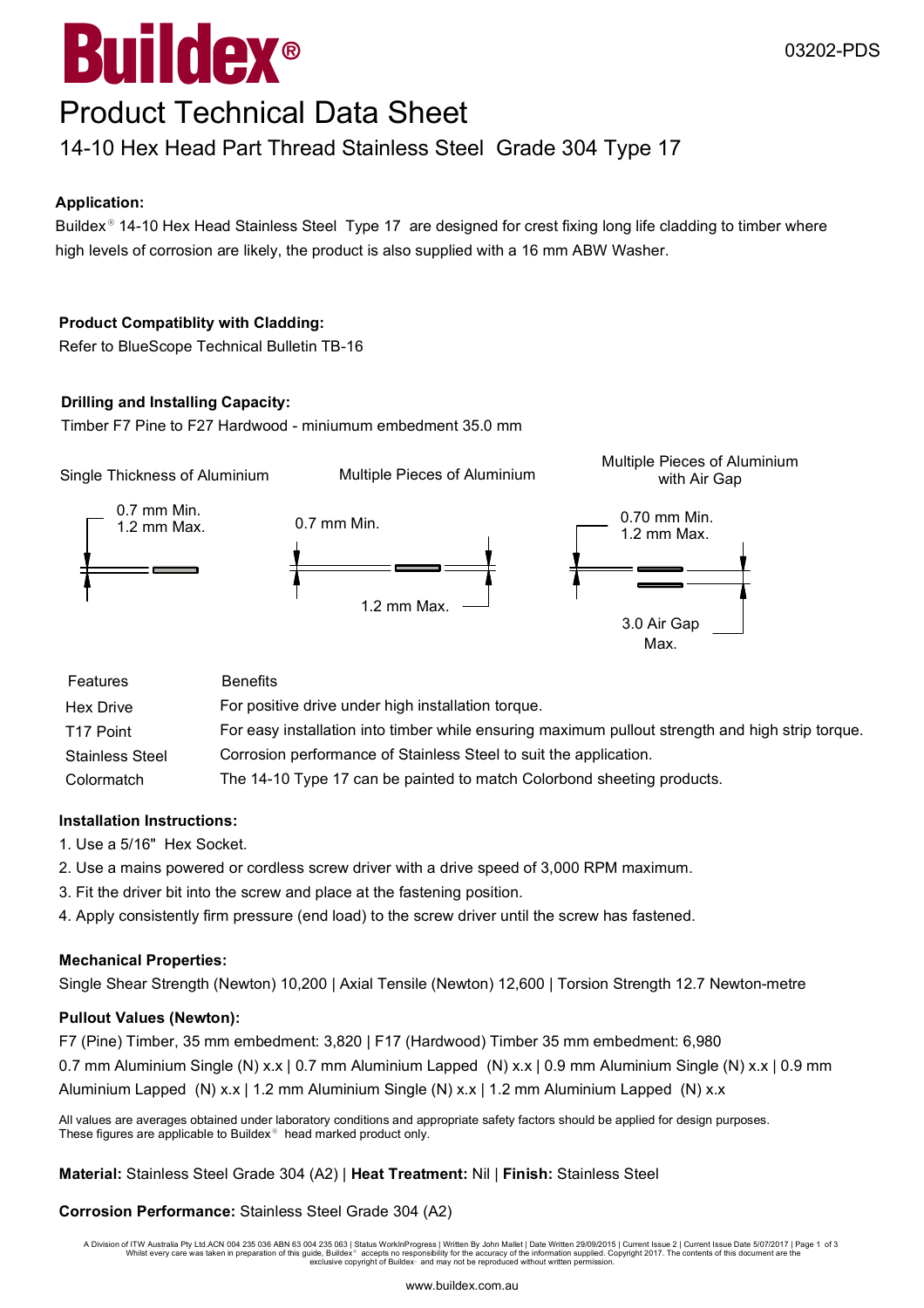# $^{\circledR}$ Buildex

#### 03202-PDS

## Product Technical Data Sheet

14-10 Hex Head Part Thread Stainless Steel Grade 304 Type 17

| Part Number  | Description                                       | Pack Qty | Pallet Qty |
|--------------|---------------------------------------------------|----------|------------|
| 6-032-0023-1 | 14-10 x 50 Hex Head Stainless Steel Grade 304 T17 | 500      | 52,500     |
| 6-032-0024-9 | 14-10 x 65 Hex Head Stainless Steel Grade 304 T17 | 500      | 52,500     |
| 6-032-0025-7 | 14-10 x 75 Hex Head Stainless Steel Grade 304 T17 | 500      | 42,000     |
| 6-032-0026-5 | 14-10 x 90 Hex Head Stainless Steel Grade 304 T17 | 500      | 36,000     |



| Part Number  | Description                                       | Length      | Runout    | Effective<br>Length |
|--------------|---------------------------------------------------|-------------|-----------|---------------------|
| 6-032-0023-1 | 14-10 x 50 Hex Head Stainless Steel Grade 304 T17 | 48.5 / 50.0 | 10.5/14.5 | 36.5 Min.           |
| 6-032-0024-9 | 14-10 x 65 Hex Head Stainless Steel Grade 304 T17 | 63.5/65.0   | 25.5/29.5 | 891011              |
| 6-032-0025-7 | 14-10 x 75 Hex Head Stainless Steel Grade 304 T17 | 73.5 / 75.0 | 28.5/32.5 | 61.5 Min.           |
| 6-032-0026-5 | 14-10 x 90 Hex Head Stainless Steel Grade 304 T17 | 88.5 / 90.0 | 50.5/54.5 | 76.5 Min.           |

All dimensions nominal unless otherwise stated. Normal manufacturing tolerances apply. All dimensions in millimeters. Third Angle Projection. Scale: Full size

A Division of ITW Australia Pty Ltd.ACN 004 235 036 ABN 63 004 235 063 | Status WorkInProgress | Written By John Mallet | Date Written 29/09/2015 | Current Issue 2 | Current Issue Date 5/07/2017 | Page 2 of 3<br>Whilst every